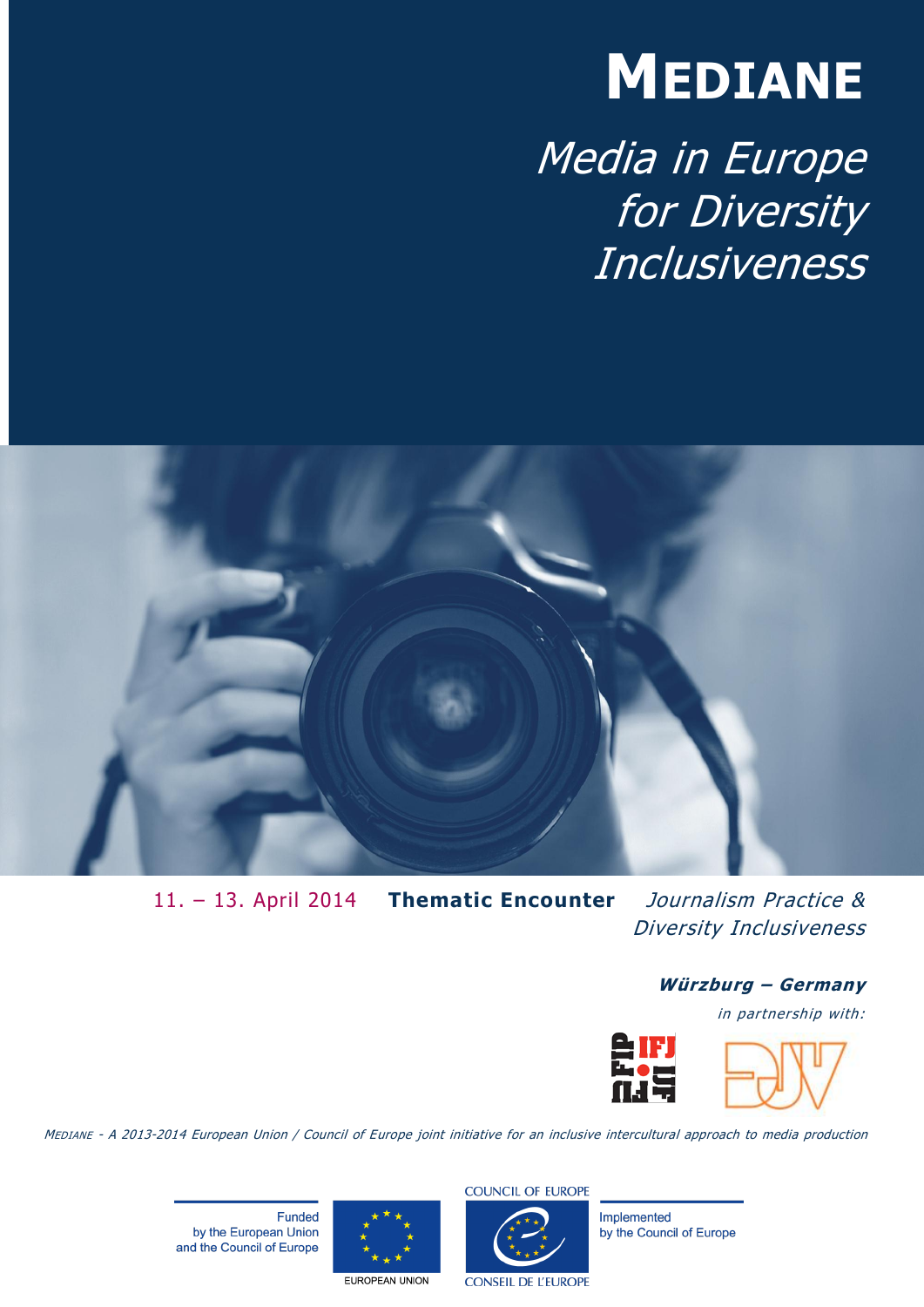### **TITLE MEDIANE THEMATIC ENCOUNTERS**

#### **JOURNALISM PRACTICE & DIVERSITY INCLUSIVENESS**

**DATES & LOCATION GERMANY** – Würzburg – **11. – 13.04.14**

**REGISTRATION Deadline for pre-registration** 

**GERMANY 13 March 2014** (Final selection and confirmation 15.03.14)

**PARTICIPANTS' COMMITMENT**  Each **participant** will be **asked to bring one or two examples of journalism practice** that he/she developed and he/she considered as being an inclusive approach of diversity in media content design and production.

> Each **participant** must be aware that the first encounter will **encourage on building pairs** that will **commit in European Exchanges** of Media Practices: [http://www.coe.int/t/dg4/cultureheritage/mars/mediane/eemp\\_EN.asp](http://www.coe.int/t/dg4/cultureheritage/mars/mediane/eemp_EN.asp)

> During the **last encounter**, **participants** will be **asked to present the joint work output**  they will have produced during their exchanges, to share their main feedbacks on their exchange experiences and to deliver recommendations and guidelines for MEDIANE Index building [\(http://www.coe.int/t/dg4/cultureheritage/mars/mediane/index\\_EN.asp\)](http://www.coe.int/t/dg4/cultureheritage/mars/mediane/index_EN.asp) regarding diversity inclusiveness in the field media production.

> To summarise, once **participants** commit to be part of one of the encounters, they also **commit**:

- to **bring examples** of journalism practice,
- to build a pair and **to be part of at least one European Exchange** of Media Practice

**CONDITIONS OF PARTICIPATION Participants living outside the hosting country** will be provided a **prepaid ticket** by the EU/CoE MEDIANE Joint Initiative (Contact – Ellsworth Camilleri, [ellsworth.camilleri@coe.int\)](mailto:ellsworth.camilleri@coe.int)

> **Participants living outside city** and needing accommodation will be provided a per diem of **130€ per night spent in the city** (hotel invoice to be provided) and **each participant is asked to organise his/her own accommodation** (list of hotels available on request)

> **National participants living outside the city** will have their **travel costs reimbursed** (invoice to be provided)

> Per diem and travel costs will be **reimbursed** via **bank transfer after the encounter**; a minimum of 6 weeks is needed before participants receive their reimbursement.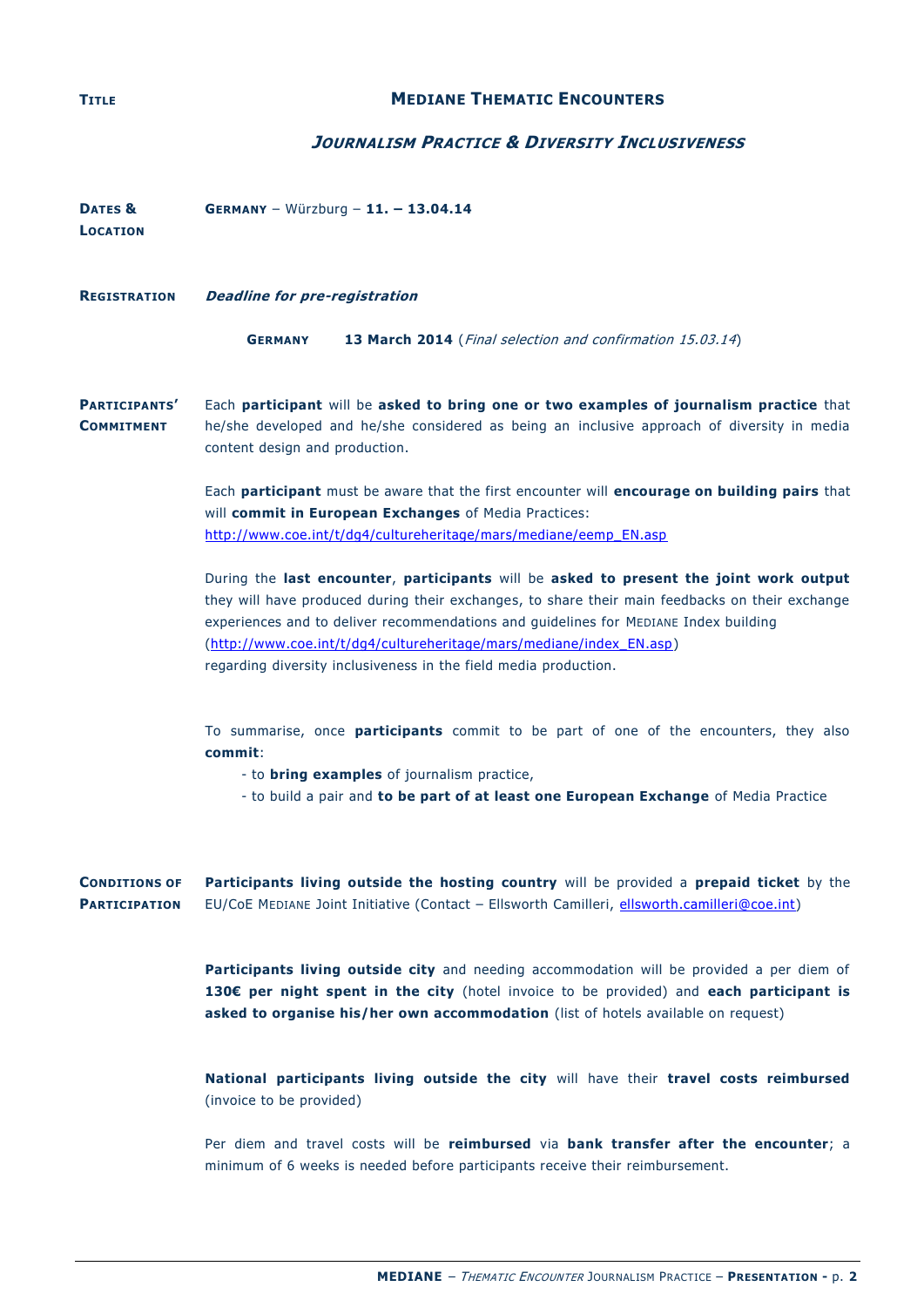**BACKGROUND** Today, in Europe, too many people are not very visible, in fact some remain invisible, on screen! Even worse, when these same groups appear in the media, they are confined to very specific roles and consigned to limited topics. Thus, as different groups are barely visible, they are being denied their voice in the democratic debate!

> Through the sources they use, the subjects they select and the treatment they choose, the media influences the agenda (what to think about) and the public's perception (how to think) of contemporary debates. This is why the Council of Europe considers truly inclusive information where people can participate as witnesses, players, producers etc. – which is crucial for democratic participation and social cohesion.

> This is why the joint European Union (EU)/Council of Europe (CoE) MEDIANE – Media in Europe for Diversity Inclusiveness - programme has chosen to focus on the media's abilities and capacities to include diversities of today's European societies in the production process as well as in the designing of media content, in particular of news that contributes to inform the public opinion.

> Building upon various recommendations of the CoE bodies on media pluralism and diversity expression, the achievements of the 2008-2010 antidiscrimination campaign and its joint EU/CoE programme, MARS - Media Against Racism in Sport, MEDIANE aims at considering diversity and non discrimination as ongoing angles of media coverage. Through this approach, MEDIANE wants to encourage truly inclusive modes of media content design and production.

> To do so, MEDIANE offers the media and their professionals (journalism students and trainers, journalists, media managers, etc.) the opportunity of committing themselves to sharing professional practices during thematic encounters on journalism training, editorial management or production. Based on this sharing of experiences and practices, MEDIANE wants to support the media and their professionals in their efforts for finding ways to implement truly inclusive modes of media content design and production.

- **OBJECTIVE** To improve media diversity inclusiveness through higher standard of journalism practice
- **CONTENT** The IFJ/EFJ, in partnership with the MEDIANE joint EU / CoE initiative, will be responsible for organising two thematic meetings focusing on journalism practice in relation to diversity inclusiveness.

Each thematic meeting will consist of a one-day discussion on the challenges facing journalists on including diversity in their daily media work and exploring ways and practices developed by journalists and their unions to improve this field.

The second day will consist of a training programme focusing on journalism practices, ethics and the role of journalists, and also their unions, in supporting practices for an inclusion of diversity in media and journalists' daily work. A trainer will be appointed to provide training on new tools, examples of practices (including policies and campaigns carried out by journalists' or media organisations) and their contribution to a greater inclusion of diversity in daily work.

This meeting will be a follow-up to the first meeting to be held in Greece and will also include the issues of gender and youth in terms of portrayal, representation and expression in the newsrooms and unions. Representatives of EFJ affiliates will present their own initiatives or result in these meetings. A one-day training section will be organised.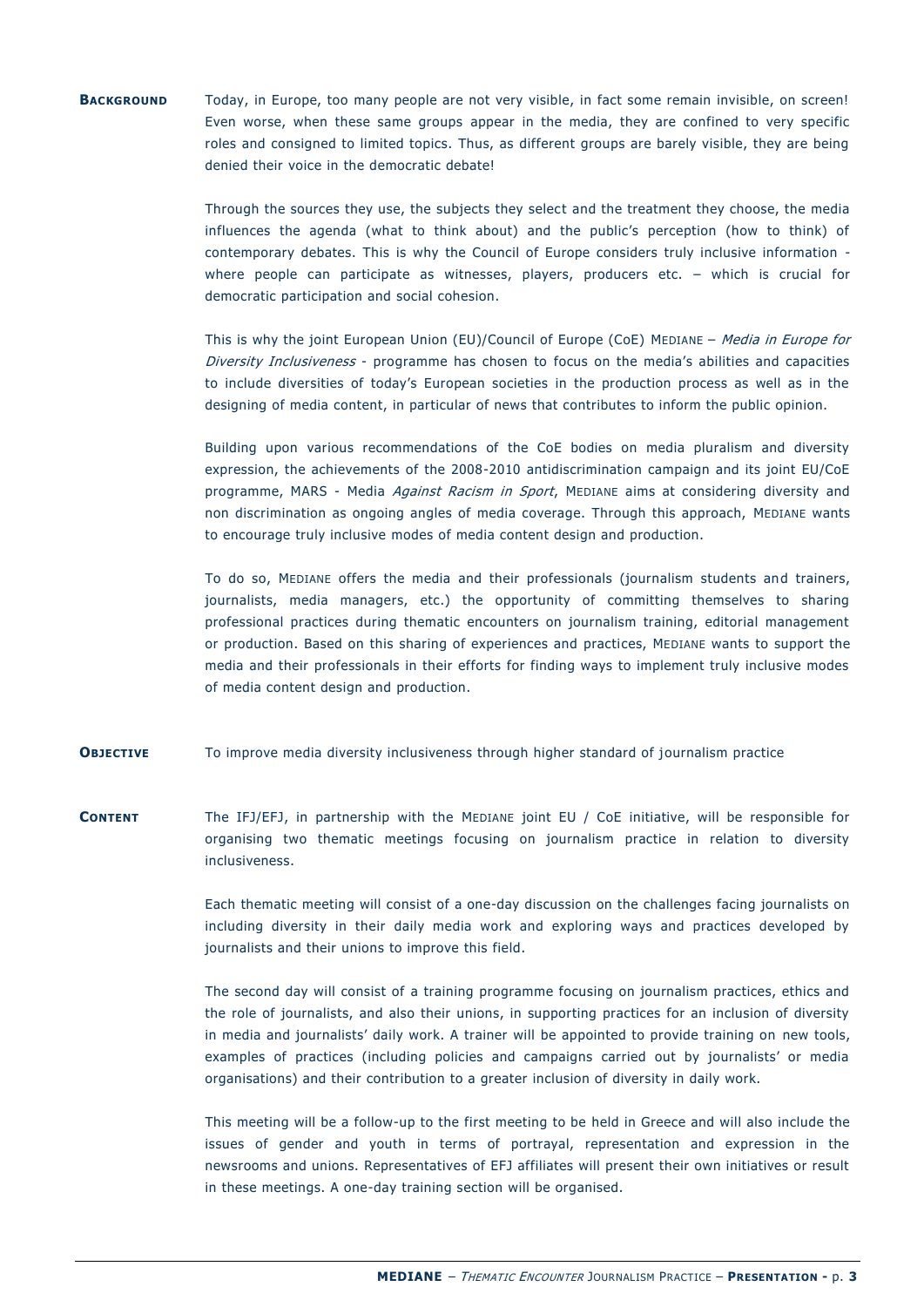The targeted group will mainly consist of working journalists, members or not of a union, representatives of journalists' unions and associations, representatives of media organisations, media and news managers…

An IFJ/EFJ working group consisting of members of the EFJ affiliates will be set up to contribute to the organisation of thematic meetings. The working group will compile a list of practices examples to be shared by the network. They will be attending the thematic meetings and contribute to the debates during these meetings. They will be the key persons spreading the results of the project to their national unions, journalists and other contacts.

The IFJ/EFJ will help promoting the media exchanges and the MEDIANE programme as a whole among its network and beyond.

**COE PARTNER IFJ / EFJ** - International / European Federation of Journalists - The International Federation of Journalists (IFJ) is the world's largest organisation of journalists representing over 600.000 journalists around the world. The European Federation of Journalists (EFJ) is a regional organisation of the IFJ representing over 300.000 journalists in over thirty countries. The IFJ/EFJ fights for the professional rights of journalists and high quality journalism through high standard journalistic and ethical practices.

#### **LOCAL ORGANISER**



Founded in 1948 in Berlin, the Deutscher Journalisten-Verband (German Federation of Journalists) is the professional association and trade union for 37.000 journalists which are organised in 17 member unions. It represents around 38,000 journalists in Germany. DJV is one of the founding members of the IFJ, widely

committed to fight for journalists' rights in Europe and on international level. The encounter will be organised by Bavarian branch of DJV, Bavarian Journalists' Association (Bayerischer Journalistenverband), which represents around 8500 journalists. Founded by Georg Kahn - Ackermann, former General Secretary of the Council of Europe, the European affairs committee of the Bavarian Union is strongly devoted to support the objectives of its umbrella Organisation DJV

| <b>PARTICIPANT</b>                      | <b>40 participants</b> for each encounter $(35 \text{ non local s} + 5 \text{ local s}).$                                                                                                                                  |  |  |  |
|-----------------------------------------|----------------------------------------------------------------------------------------------------------------------------------------------------------------------------------------------------------------------------|--|--|--|
| <b>PROFILE</b>                          |                                                                                                                                                                                                                            |  |  |  |
|                                         | The encounter is open to journalists in position, members or not of journalists' unions,<br>representatives of journalists' unions and media and news managers. CoE MEDIANE team and<br>partners will be also represented. |  |  |  |
| <b>OUTPUTS</b>                          | Two reports based on the results of the thematic meetings                                                                                                                                                                  |  |  |  |
|                                         | Recommendations to the media index/guideline                                                                                                                                                                               |  |  |  |
| <b>EXPECTED</b>                         | Improvement of journalism practice and practices of journalists with regards to media diversity                                                                                                                            |  |  |  |
| <b>OUTCOMES &amp;</b><br><b>RESULTS</b> | inclusiveness                                                                                                                                                                                                              |  |  |  |
|                                         | Exchanges of practices among journalists, journalists' unions and media organisations                                                                                                                                      |  |  |  |
| <b>LANGUAGES</b>                        | <b>English &amp; French</b> – Simultaneous interpretation for plenary sessions and one working group                                                                                                                       |  |  |  |
|                                         |                                                                                                                                                                                                                            |  |  |  |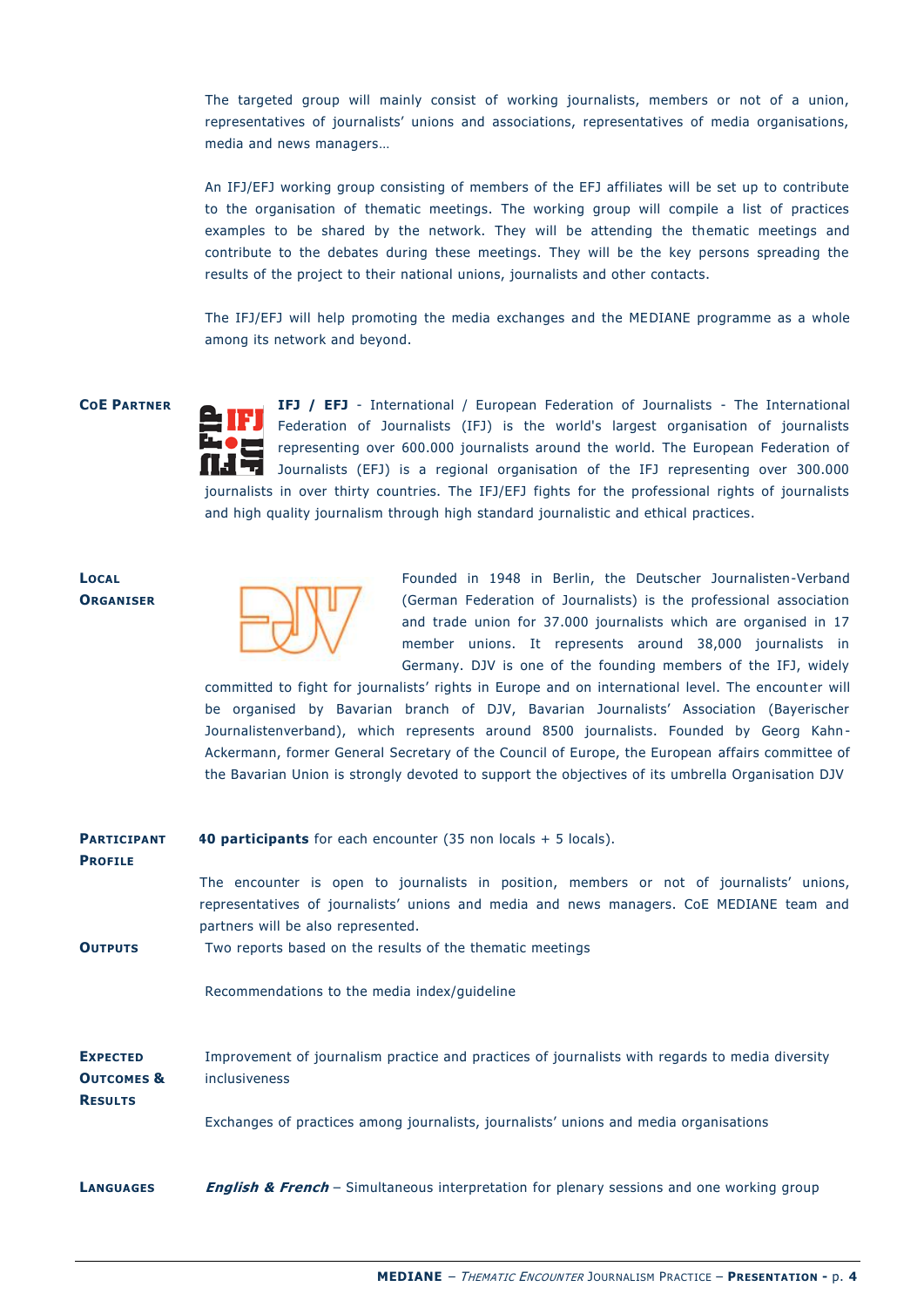| <b>PROVISIONAL</b>                | DAY <sub>1</sub> |                                                                                                                                                                                                                                                                                                                                                                                                                                                                                                                          |  |  |
|-----------------------------------|------------------|--------------------------------------------------------------------------------------------------------------------------------------------------------------------------------------------------------------------------------------------------------------------------------------------------------------------------------------------------------------------------------------------------------------------------------------------------------------------------------------------------------------------------|--|--|
| <b>AGENDA</b>                     |                  |                                                                                                                                                                                                                                                                                                                                                                                                                                                                                                                          |  |  |
|                                   | $1.00$ pm        | Participants Arrival & Lunch                                                                                                                                                                                                                                                                                                                                                                                                                                                                                             |  |  |
|                                   | 2.30 pm          | <b>Introductory Session</b>                                                                                                                                                                                                                                                                                                                                                                                                                                                                                              |  |  |
|                                   | $3.00$ pm        | <b>SOAP BOX</b> - Spotlight on challenges facing journalists' and their organisations in<br>creating the conditions (e.g. working conditions, professional rights and ethics) for<br>implementing an inclusive approach of media content design and production.                                                                                                                                                                                                                                                          |  |  |
|                                   | 3.25 pm          | Coffee break                                                                                                                                                                                                                                                                                                                                                                                                                                                                                                             |  |  |
| 3.40 pm<br>inclusiveness<br>Panel |                  | Gender & Youth - What media inclusiveness? Based on the example of gender<br>and youth coverage, this panel will invite participants to think on how strengthening<br>gender and youth inclusiveness in journalists' daily work. More globally, this panel<br>will also put perspectives on working conditions, newsroom recruitment policies,<br>working relations to explore how they impact media gender and youth                                                                                                    |  |  |
|                                   |                  | Free evening                                                                                                                                                                                                                                                                                                                                                                                                                                                                                                             |  |  |
|                                   | DAY <sub>2</sub> |                                                                                                                                                                                                                                                                                                                                                                                                                                                                                                                          |  |  |
|                                   |                  |                                                                                                                                                                                                                                                                                                                                                                                                                                                                                                                          |  |  |
|                                   | $9.30$ am        | Introduction to the day's theme                                                                                                                                                                                                                                                                                                                                                                                                                                                                                          |  |  |
|                                   | 9.35 am          | <b>SOAP BOX</b> - What's the GOOD news today?                                                                                                                                                                                                                                                                                                                                                                                                                                                                            |  |  |
| $10.00$ am                        |                  | Learning by sharing on gender and youth - Participants share their own<br>experiences and stories. What do journalists need (e.g. ethical codes and guidelines,<br>media index, training, union support, etc.) to equip them in order to uphold<br>journalism standards and implement truly inclusive approach in their daily media<br>work, in particular in the way they design and produce media content?<br>(Participants will be separated into two groups for brainstorming and come up<br>with an inventory list) |  |  |
|                                   | $11.00$ am       | Report back from the working groups                                                                                                                                                                                                                                                                                                                                                                                                                                                                                      |  |  |
|                                   | 11.30 pm         | Coffee break                                                                                                                                                                                                                                                                                                                                                                                                                                                                                                             |  |  |
|                                   | 11.45 am         | <b>Introduction</b> on European Exchanges of Media Practices (EEMPs)                                                                                                                                                                                                                                                                                                                                                                                                                                                     |  |  |
|                                   | $12.00$ am       | Speed-dating sessions for pairing media professionals who will commit for<br>implementing a European exchange of media practices in relation to media diversity<br>inclusiveness proposed by Mediane. What can we learn from each other? What do<br>others have and we don't to implement truly inclusive approach of media content<br>design and production? These are the main questions EEMPs want to address<br>through very concrete and practical actions to be developed during the exchanges.                    |  |  |
|                                   | 1.00 pm          | Lunch                                                                                                                                                                                                                                                                                                                                                                                                                                                                                                                    |  |  |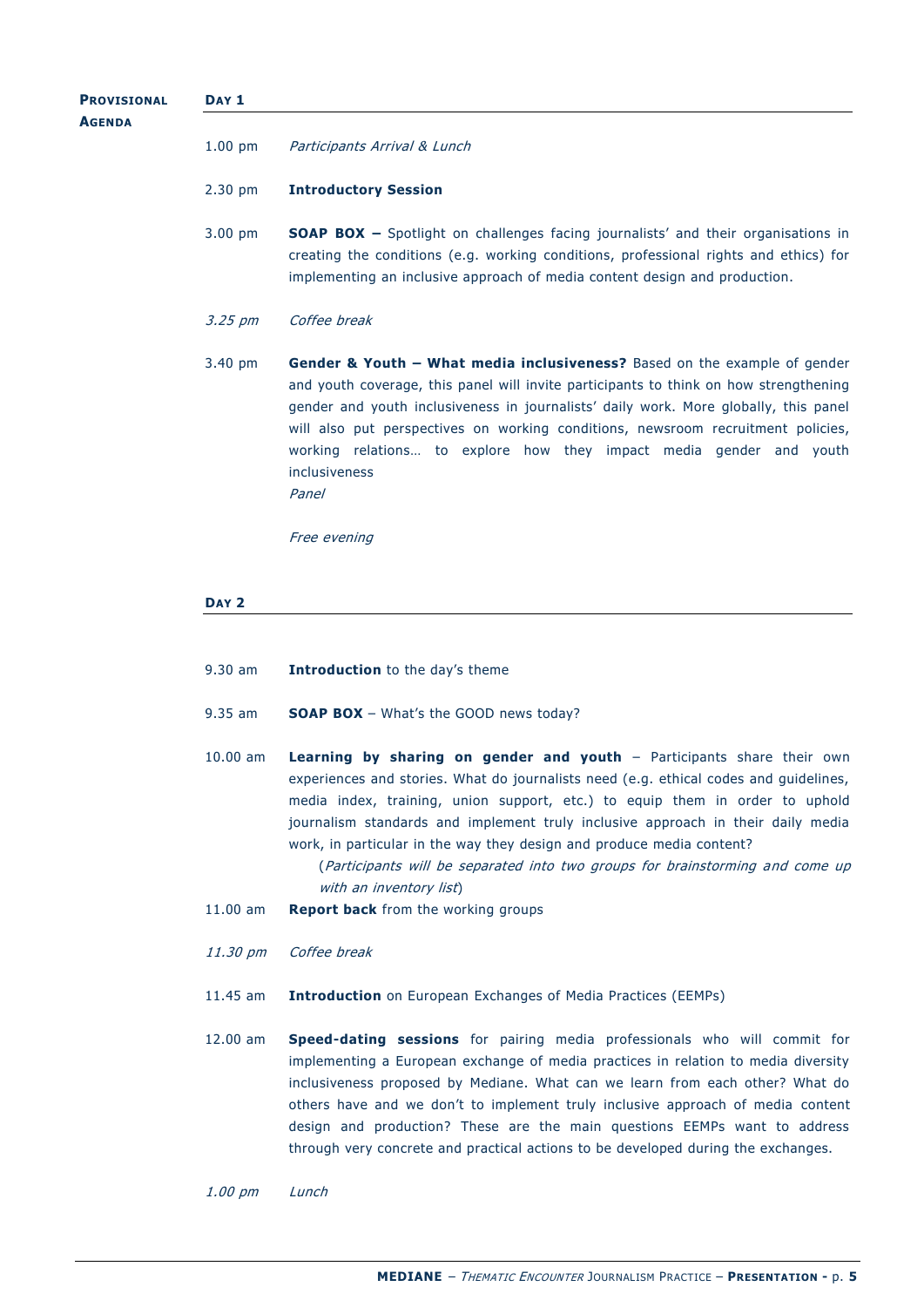#### 2.30 pm **Training section – Let's get our hands on!**

Training  $I$  - Reporting with gender and youth as angles of coverage - This section will focus on news daily routines and examine how media professionals and editors when covering news can better include gender and youth in their daily media work. Do they reflect the reality or stereotypes? How the approach of gender and youth inclusiveness can contribute to rebalance realities and stereotypes in journalists' daily work?

(coffee break included)

- 6.00 pm End of the Day
- 7.30 pm Dinner

#### **DAY 3**

## 9.30 am **Training II – Working conditions** What can be done to implement truly inclusive approach of daily news reporting? Are ethical codes, internal charters or codes of conducts, guidelines, etc. sufficient for implementing this approach? What are the newsroom practices and cultures that need to be changed? What is the role of journalists' unions? Media managers? 11.30 am Coffee break 11.45 am **Conclusions** What are the key results of the encounter? How can we move forward to create a solid foundation for gender and youth inclusive media?

1.00 pm Departure of participants

| <b>CONTACTS</b> | <b>Reynald BLION</b>      | <b>Diane KEMP</b>                   | <b>Yuk Lan WONG</b>           |  |
|-----------------|---------------------------|-------------------------------------|-------------------------------|--|
|                 | MEDIANE Programme Manager | <b>MEDIANE Encounter Consultant</b> | Campaigns and project officer |  |
|                 | Council of Europe         | <b>BCU School of Media</b>          | IFJ / EFJ                     |  |
|                 | mediane@coe.int           | diane.kemp@bcu.ac.uk                | yuklan.wong@ifj.org           |  |